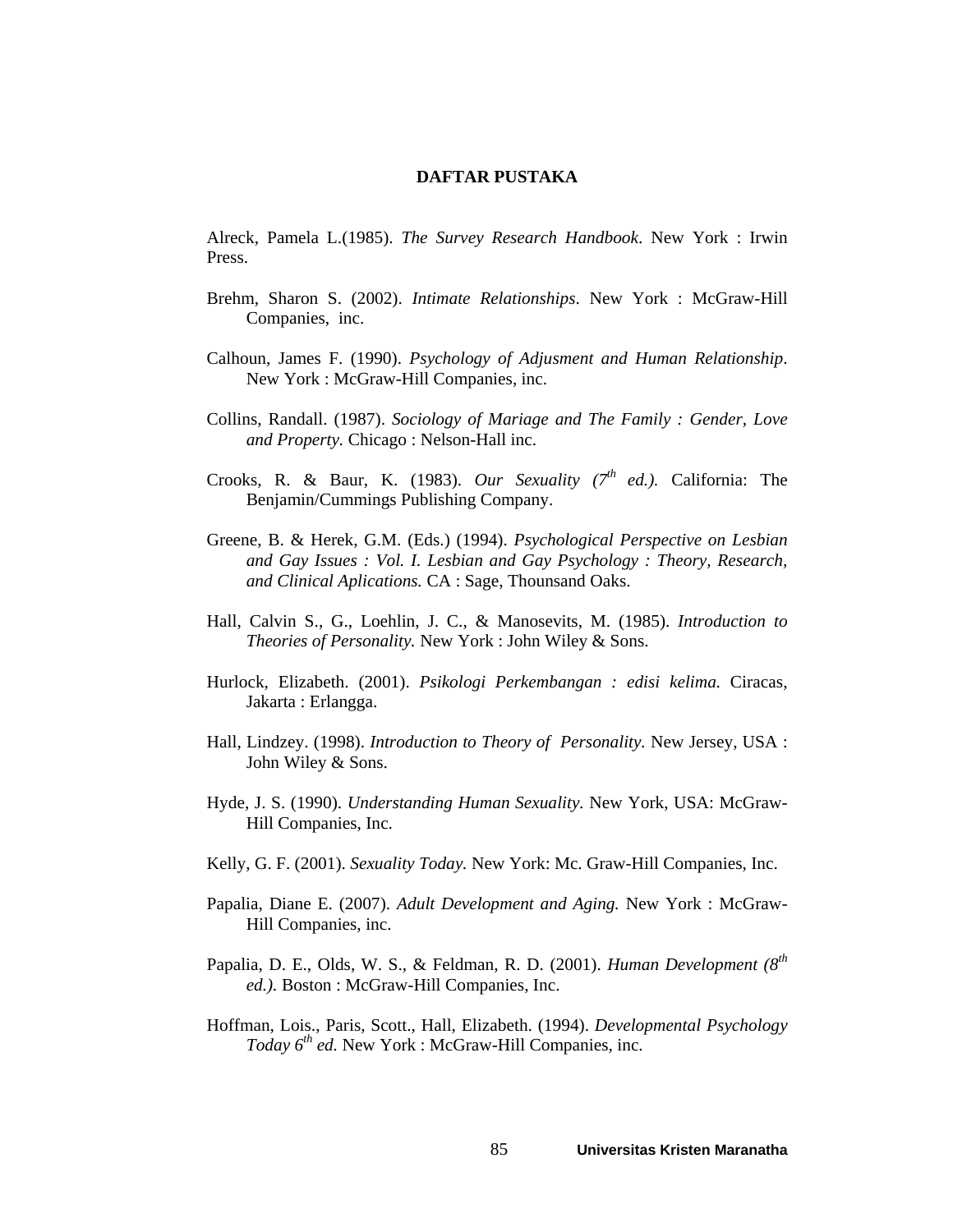- Lamanna, Mary ann. (1985). *Marriages and Families.* Illinois, USA : Wadsworth Publishing Company.
- Lasswel, Thomas. (1982). *Marriage and The Family 2nd ed.* Illinois, USA : Wadsworth Publishing Company.
- Lemme, Barbara Hansen. (1995). *Development in Adulthood.* Boston, Massachusetts : Allyn & Bacon.
- Lerner & Hultsch. (1983). *Human Development : A Life Span Perspective.* New York : McGraw-Hill Companies, inc.
- Marcia, J. E., Matesson, D. R., Orlofsky, J. L., Waterman, A. S., Archer, A.L. (1993). *Ego Identity: A Handbook for Psychosocial Research.* New York: Springer-Verlag.
- Nevid, J.S., Rathus , S.A., & Rathus, L.F. (1995). *Human Sexuality in a World of Diversity.* Boston, Massachusetts : Allyn & Bacon.
- Newman, M Barbara., Newman, R Newman. (1996) *Development Throught Life 5th ed. : A Psychosocial Approach.* California : Brook/Cole Publishing Company.

Oetomo, Dede (2003). *Memberi Suara Pada Yang Bisu.* Yogyakarta: Galang Press.

- Roosenberg, B.G. & Smith, B.S. (1972). *Sex and Identity.* USA : Rinehart & Winston, inc.
- Santrock, J.W. (2002). A *Topical Approach to Life Span Development : International ed.* New York : McGraw-Hill Companies, inc.
- Santrock, J.W. (2003). Adolescence: *Perkembangan Remaja.* Editor: Wisnu C.K. Erlangga: JKER